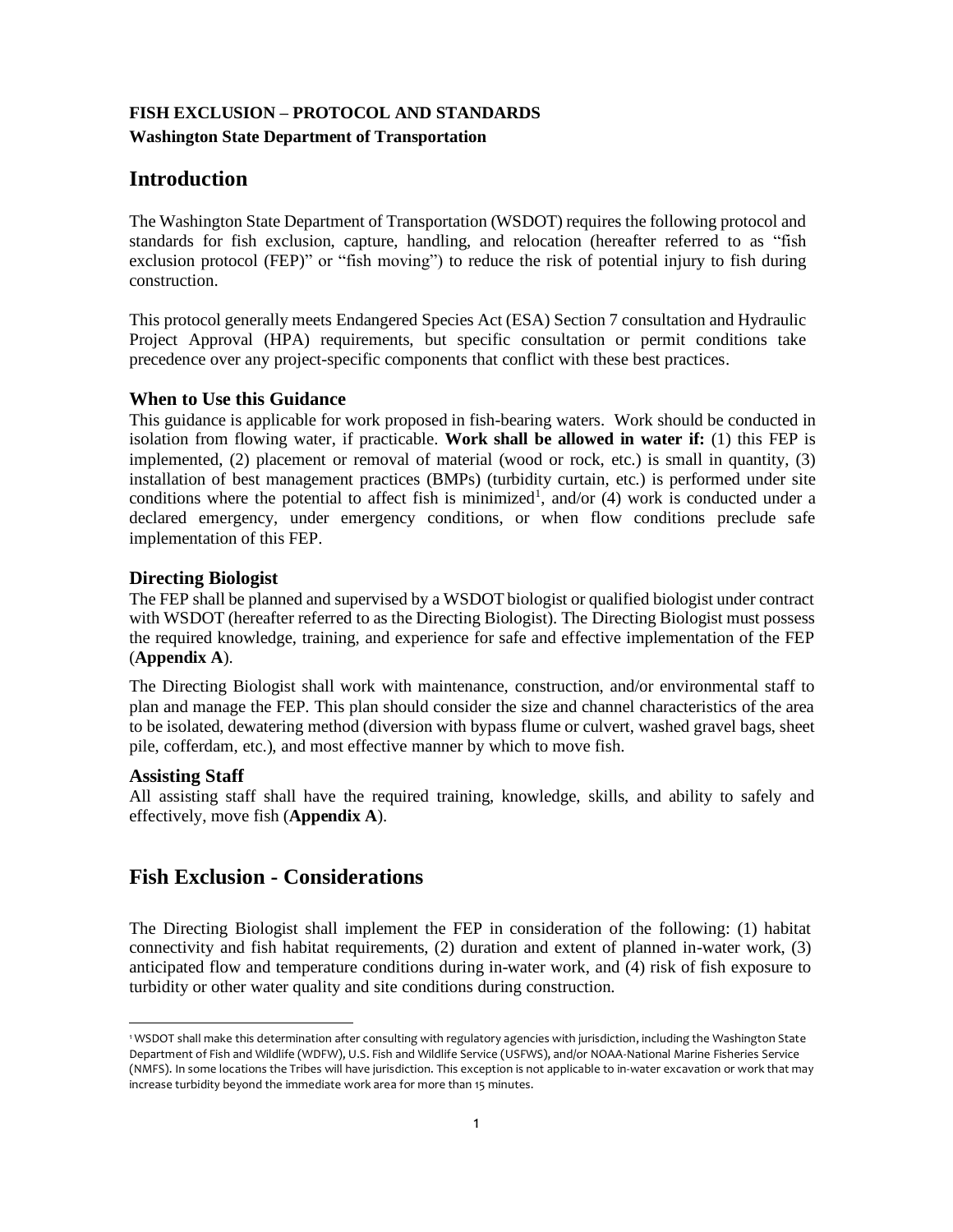**When the work area to be isolated is small**, depth is shallow, and/or conditions are conducive to fish capture, it may be possible to isolate the work area and move fish prior to dewatering or flow diversion.

**When the area to be isolated is large**, water is deeper, flow volume and/or velocity is higher, and/or conditions are not conducive to fish capture, it may be necessary to commence with dewatering or flow diversion concurrent with fish moving. WSDOT should have oversight and final approval in this situation. The Directing Biologist shall use best professional judgment in implementing the FEP in a manner that minimizes exposure of fish to potential stress or injury.

**If the area to be isolated includes only a portion of the wetted channel width** (e.g., in large and/or deep rivers), or if a bypass flume or culvert will effectively maintain fish passage during construction, it may be suitable to move fish out of the in-water work area (IWA).

However, if the IWA includes the entire wetted channel width, and it is unlikely that fish passage can be maintained during construction, the Directing Biologist must **decide whether to move fish upstream and/or downstream** of the IWA, depending on available habitat conditions.

If a large number of fish is to be moved, it may be appropriate to relocate fish both upstream and downstream of the IWA to avoid concentrating fish in areas where their habitat needs may not be met. Where habitat connectivity or quality is poor, the Directing Biologist should determine whether relocated fish will have access to suitable habitat for the duration of planned in-water work. If such habitat is not present in the vicinity, it may be appropriate to relocate fish a greater distance upstream and/or downstream (even thousands of feet or miles). When a distant relocation is deemed necessary, WSDOT shall provide notice in advance to agencies with jurisdiction.

# **Block Nets**

The Directing Biologist shall select block nets that are appropriate for site conditions and fish species present. It may be necessary to contact other WSDOT regions or offices for access to nets, equipment and/or materials. A suitable block net is composed of **1/8-inch nylon mesh**. Smaller mesh is preferred if practicable depending on site conditions.

Block nets must be **secured to both banks and the channel bottom** to prevent failure due to debris accumulation, high flow, and/or flanking. Supplemental block net support may be required (e.g., hardware cloth, affixed metal fence posts, batter T-posts, etc.). Block nets should be **installed at an angle to the direction of flow** (i.e., 45-degree angle if practicable and not directly perpendicular to flow) to reduce the risk of impinging fish. Anchor bags, filled with clean, washed gravel, can be used to support nets that may remain in place for more than two weeks or high flow events are expected. Any use or manipulation of native substrates or other materials on site should be incidental and shall not measurably affect the channel bed or bank baseline condition.

The Directing Biologist shall **determine appropriate locations for block nets** based on site characteristics and in consideration of the type and extent of planned in-water work. Locations with lower flow volume and/or velocity, uniformity of depth, and good accessibility are preferred. Sites with heavy vegetation, large cobble or boulders, undercut banks, and deep pools should be avoided due to the difficulty of securing and/or maintaining nets. Sites with a narrow channel cross-section (constriction) should be avoided if foreseeable flow conditions might increase likelihood of fish impingement or overwhelm or dislodge the nets.

Except when planning to herd fish upstream, an **upstream block net** (UBN) shall be placed first. With the UBN in place, a second block net can be used as a seine to herd fish downstream, starting at the UBN. When the IWA includes a culvert, deep pools, undercut banks, or other cover attractive to fish (thick overhanging vegetation, rootwads, logjams, etc.) it may be appropriate to isolate these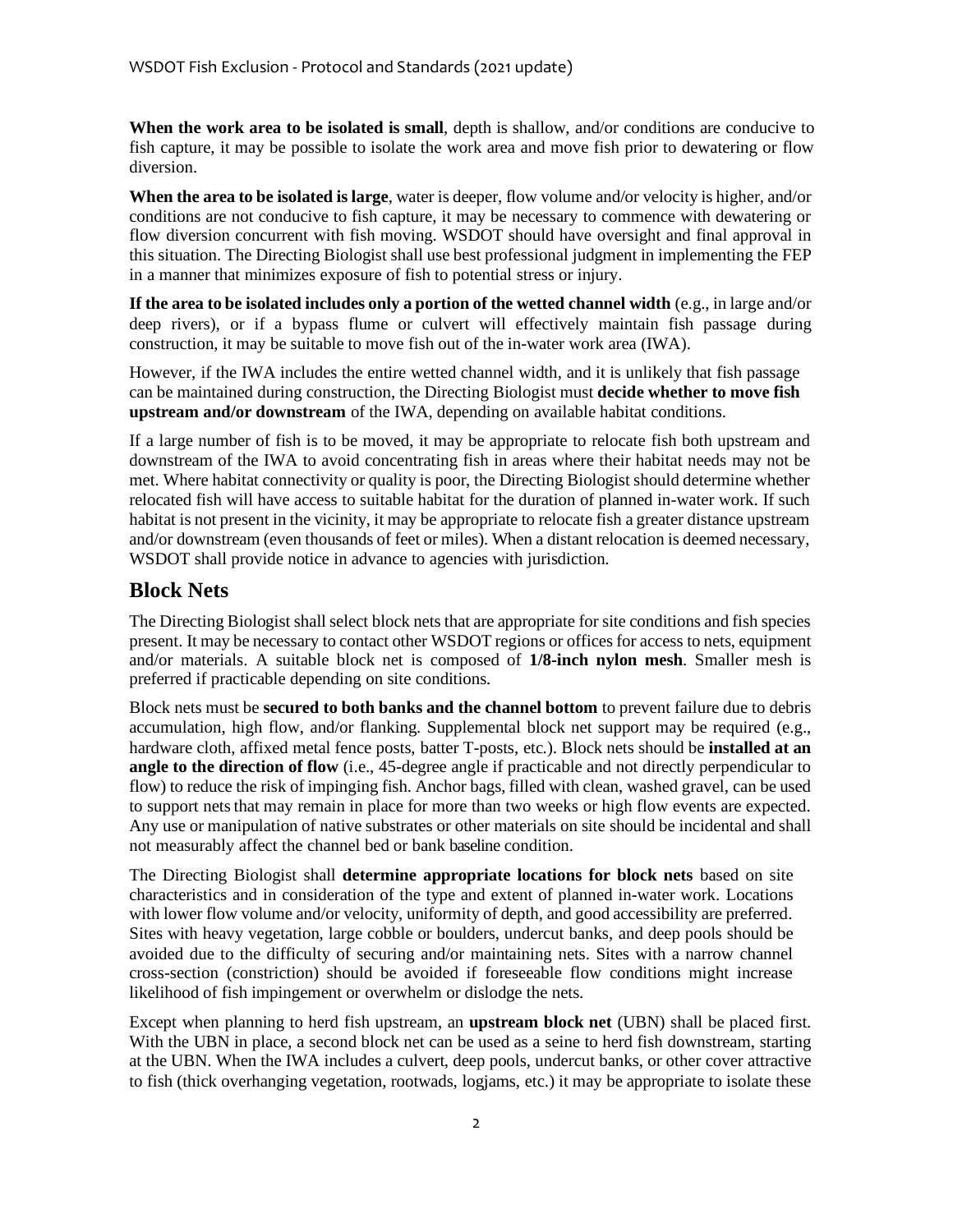areas, or several areas, of the IWA rather than attempting to herd fish from the entirety of the IWA in a single downstream pass. Try to avoid herding fish into these areas of the IWA.

Fish capture and removal will be most successful if fish are strategically concentrated in areas where they can more easily be seined and netted. Care shall be taken not to herd fish toward areas where they are exposed to sources of stress. If unavoidable, do not allow fish to be concentrated in such areas for more than 30 minutes.

Depending upon site characteristics and how the FEP is implemented, it may not be necessary to place a **downstream block net** (DBN). However, a DBN is typically required to prevent downstream fish from entering the work area. A DBN is recommended if (1) groundwater seepage or site drainage has a tendency to re-wet the work area, (2) the area to be isolated is low-gradient or subject to backwatering, (3) the area to be isolated is large and considerable effort will be expended in capturing and removing fish, and/or (4) foreseeable flow conditions during work might enable fish to re-enter the work area from downstream.

When gradual dewatering or flow diversion is staged concurrently with fish moving, it may be appropriate to delay installation of the DBN until fish have first been allowed sufficient time to move downstream by their own choosing (volitional movement). Gradual dewatering can be an effective method to reduce the risk of fish stress or injury. Encouragement of volitional fish movement out of the work area is particularly important where the IWA is large and may hold many fish. However, when the IWA includes a culvert, deep pools, undercut banks, or other cover attractive to fish, fish may not move downstream. In this case, the Directing Biologist should use best professional judgment in determining how to best move fish.

**Block nets shall remain in place until** work is complete and conditions are suitable for the reintroduction of fish.<sup>2</sup> Block nets require frequent inspection and debris removal. Inspection may be conducted by the WSDOT Environmental Compliance Inspector or contractors that have been provided on-site training. They shall immediately notify the Directing Biologist if any impinged, injured or deceased fish are observed or net repair/adjustment is necessary. An individual trained in fish handling shall be assigned the responsibility of safely relocating any impinged fish and repairing nets.

**Net inspection frequency** shall be in accordance with General Special Provision (GSP) 7-06.3(5). They shall, at a minimum, be inspected at least three times daily or as requested by the Directing Biologist. An inspection shall be completed at the start, middle and end of the workday. On nonworking days, an inspection shall be performed between 6:00 am and 8:00 am, 11:00 am and 1:00 pm and 4:00 pm and 6:00 pm. Nets may need to be checked more frequently for the first 24 hours after a significant rainfall, change in flow volume or velocity, or significant windstorm that can result in leaf drop. If fish are impinged on the net or weather and/or flow conditions change significantly, the Directing Biologist shall adjust the frequency of net inspections to minimize risk to fish.

**Pumps:** If dewatering and/or flow diversion requires the use of pumps, this work shall comply with the HPA issued by the Washington Department of Fish and Wildlife (WDFW) as well as any Terms and Conditions issued by the USFWS and/or NMFS in a Biological Opinion. Commitments may also appear in ESA minimization measures or the project description.

**Pump intakes shall be screened** to prevent fish from entering the intake. Screens shall comply with Washington State law (RCW 77.57.010 and 77.57.070), guidelines provided by the NMFS,<sup>3</sup> and the

<sup>2</sup> If a FEP is implemented for installing a cofferdam BMP, AND construction is isolated from suitable fish habitat by the cofferdam, AND construction is scheduled for a long period of time (weeks, months), it may be appropriate to remove block nets and allow fish to re-enter suitable habitat from which they were moved.

<sup>3</sup> National Marine Fisheries Service. 2011. Anadromous Salmonid Passage Facility Design. Chapter 11: Fish Screen and Bypass Facilities.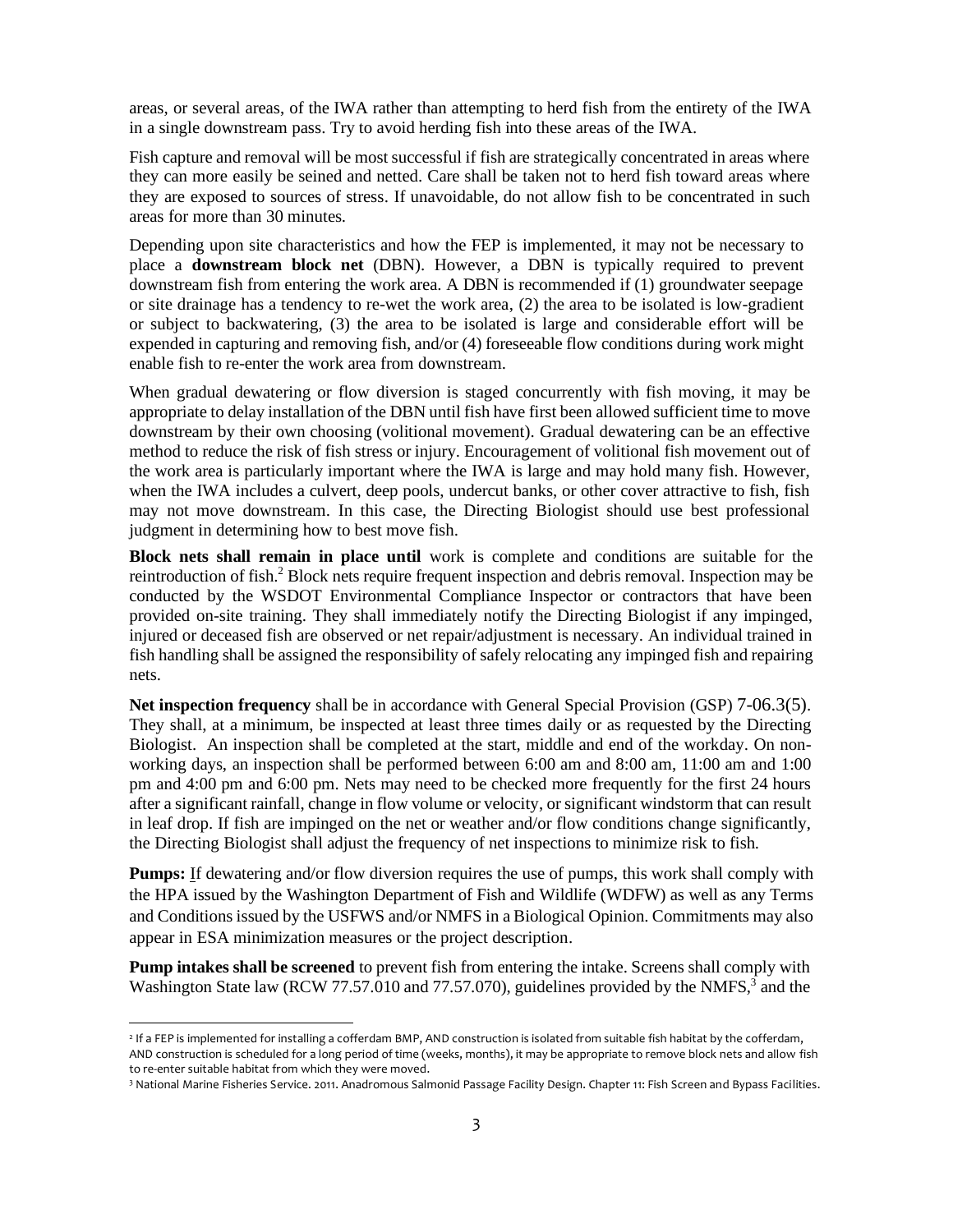HPA. If pumps are to be used for a longer period of time to divert flow around the IWA, the dewatering plan shall address contingencies for extremes in flow and/or weather. The plan shall include ready access to a larger, or additional, backup pump with appropriately-screened intake. Pumps must be monitored outside of active construction hours/days. There must be sufficient fuel safely stored onsite.

Once the Directing Biologist confirms that (1) the work area is isolated and all fish have been excluded, (2) there is no risk of entraining fish, and (3) a contingency plan is in place (including a routine schedule for inspection), then pumps may be operated **without a screened intake**. Note that block nets do not meet screening criteria.

# **Moving Fish**

Methods for the safe relocation of fish are described below. At most locations, a combination of methods may be necessary.

In order to avoid and minimize the risk of injury to fish, **an attempt to seine and/or net fish should always precede the use of an electrofisher**. Via visual observation techniques, including snorkeling, surveying with polarized glasses, or using Plexiglas-bottomed buckets, the effectiveness of seining/netting can be determined.

**If fish moving has not been addressed during ESA consultation** and fish listed under the ESA may be present, the Directing Biologist must stop work and reinitiate Section 7 consultation with the Services in advance of in-water work. Work conducted under a declared emergency, or emergency conditions, shall follow established ESA notification protocol.

**When fish listed under the ESA may be present**, the Directing Biologist shall insure that fish moving adheres, at a minimum, to the following guidelines:

(1) Only dip nets and seines composed of knotless (non-abrasive) material shall be used.

(2) Electrofishing equipment shall be used only after less-injurious methods have removed most, if not all, fish over 300 mm, by completing a minimum of three passes with seins and/or nets.

(3) The success of fish moving shall be confirmed prior to dewatering or other work within the IWA.

(4) Fish listed under the ESA shall not be held in containers for more than 10 minutes unless containers are dark-colored, lidded, and fitted with a portable aerator.

(5) A plan for achieving efficient and rapid return of fish to suitable habitat will be developed before fish moving.

## **Minnow Traps**

Baited Minnow Traps are typically used before seining. They shall be inspected at least four times daily to remove captured fish and thereby minimize predation in the trap. Traps should be checked more frequently if temperatures exceed 15 degrees C (59 F).

Traps may be left in the IWA overnight. However, predation in the trap may present an unacceptable risk because large sculpin and other predators are typically more active at night. The Directing Biologist shall consider the risk of predation when determining whether to utilize traps at night.

NMFS Northwest Region, July 2011, 140 p.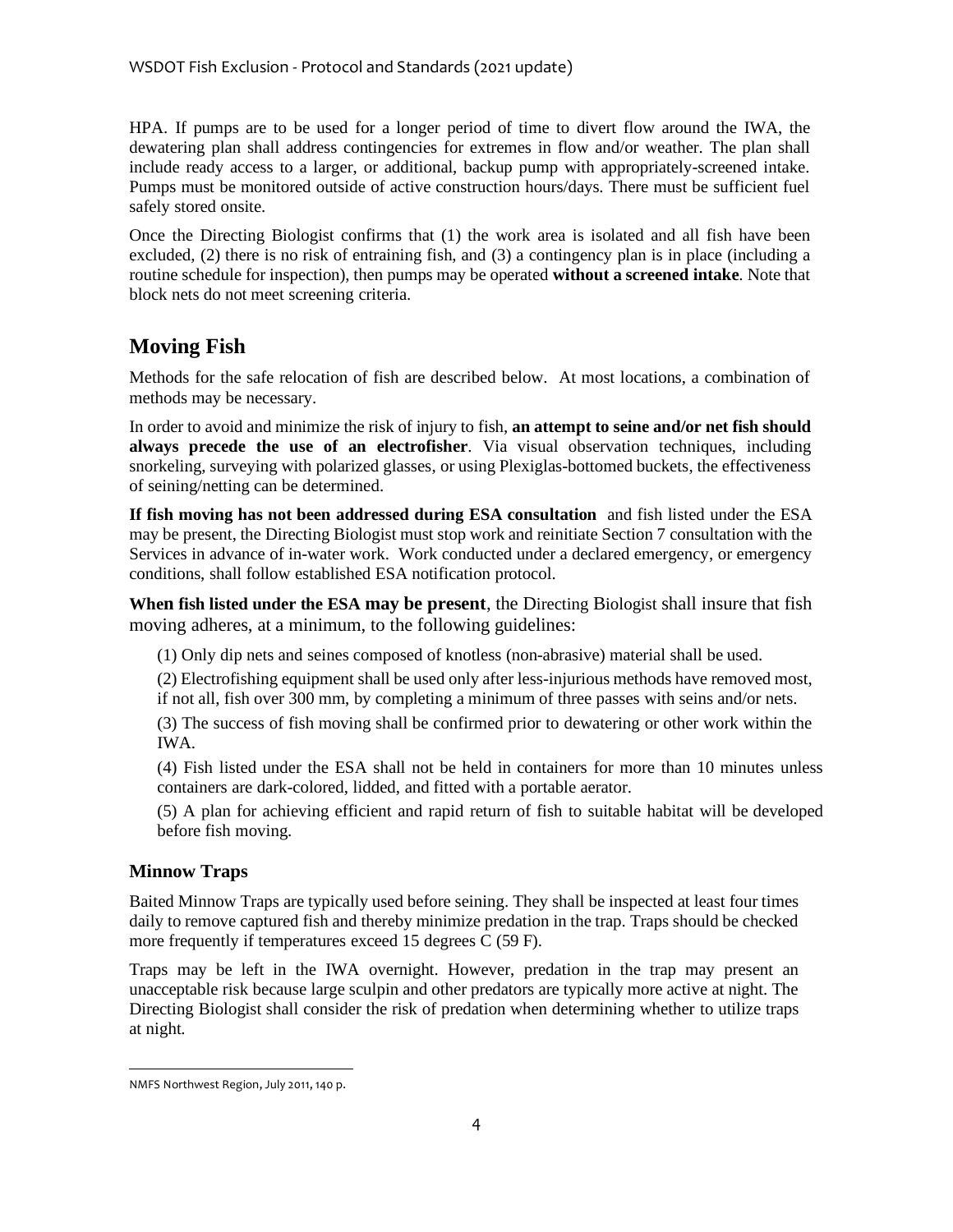### **Seining**

Seining is the preferred method for fish capture. Other methods shall be used when seining is not possible or is proven ineffective. Seines, once pursed, should remain in the water while fish are removed with dip nets. Seines with a bag are advantageous because they minimize handling stress. They are also preferred when obstructions inhibit access to water or when seine deployment/retrieval is difficult.

In general, seining is more effective if fish, especially juvenile fish, are moved away ("flushed") from under cover. Flush efficiency can be increased by conducting seining during dawn or dusk, in conjunction with snorkeling. In flowing waters, especially where flow volume and/or velocity is higher, seines that employ a heavy lead line and variable mesh size are preferred. Small mesh sizes are more effective across the full spectrum of fish sizes (and age classes), but they also increase resistance and can make seine deployment/retrieval more difficult in flowing waters. Seines with a small-diameter mesh size in the bag (or body), and a larger, less resistant, mesh size in the wings, may be more effective and efficient.

### **Dip Nets**

Dip Nets shall be used in conjunction with seining. This method is particularly effective during gradual dewatering or flow diversion. To minimize stress and risk of injury to fish, dewatering or flow diversion should proceed at a measured pace (within constraints), to encourage the volitional downstream movement of fish, and reduce the risk of stranding. Work shall not proceed unless there are sufficient staff and materials on site to properly relocate fish. Generally, this will require a minimum of two staff (three, if electrofishing).

Once netted, fish shall remain in water until transferred to a bucket, cooler, or holding tank. Dip nets which retain a volume of water (sanctuary nets) are preferred. However, sanctuary nets may be ineffective where flow volume or velocity is higher due to increased resistance. Where water depth is shallow and/or fish are concentrated in very small receding pools or coarse substrate, a small aquarium net may be a more effective option.

### **Connecting Rod Snake**

A Connecting Rod Snake (CRS) can be used to flush fish out of culverts. Like other cover attractive to fish, culverts (especially long culverts), can present a challenge in moving fish. A first step in implementing the FEP should be to place block nets immediately upstream and/or downstream of culvert to minimize the number of fish that might seek cover within the culvert. Fish should then be herded into areas where they can be easily seined and netted. Once fish have been relocated, the block net downstream of the culvert should be removed so that fish inside the culvert can volitionally move downstream – or be flushed with the CRS.

#### **Electrofishing**

Electrofishing shall be performed only when other methods to move fish have proven impracticable or ineffective at removing all fish. Larger fish (adult and sub-adult fish with longer spine lengths) are more susceptible to electrofishing injury than smaller fish. The Directing Biologist shall confirm that other fish-moving methods have been attempted before using an electrofisher. An electrofisher should not be used in water where visibility less than 0.5 meter.

#### *The following performance measures shall apply to the use of an electrofisher:*

(1) Upon request, the WSDOT shall allow the Services, WDFW, and is some cases the Tribes to observe fish capture and removal operations. Work conducted under a declared emergency,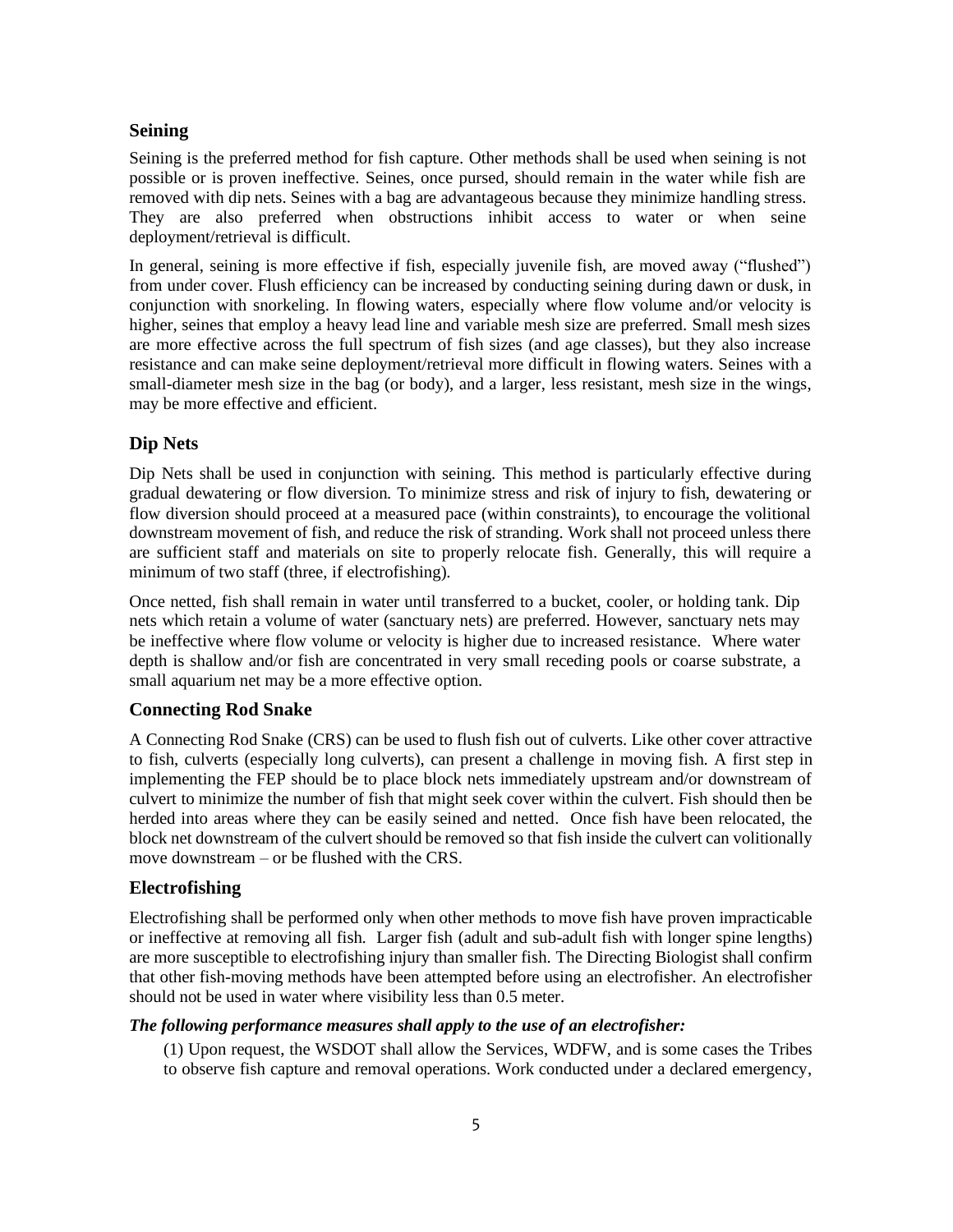or emergency conditions, shall follow established ESA notification protocols.

(2) **Electrofishing shall only be conducted when a Directing Biologist is present**, possessing the required training and experience (Appendix A).

(3) The Directing Biologist shall ensure that electrofishing is conducted using the **minimum voltage, pulse width, and rate settings necessary** to elicit galvanotaxis. Water conductivity shall be measured prior to work to determine appropriate settings. Electrofishing methods and equipment shall comply with guidelines outlined by the NMFS<sup>4</sup> and USFWS<sup>5</sup> if bull trout may be present.

(4) The **initial and maximum settings** listed in **Table 1** shall serve as guidelines when electrofishing in waters that may support ESA-listed fish. Only DC or pulsed DC current shall be used. Many modern electrofishers are equipped with a setup, or initialization, function. The Directing Biologist shall have the discretion to use this function to identify proper initial settings.

**Electrofishing shall begin with initial settings.** If fish do not exhibit a response, the settings shall be gradually increased until galvanotaxis is achieved. The lowest effective settings shall be used to minimize risks to both personnel and fish. **The Directing Biologist shall ensure the safety of all staff** and provide necessary safety equipment and materials (insulated waders and gloves, first aid/CPR kit, safety plan with emergency contacts and phone numbers, etc.). Only individuals that are trained and familiar with the use of electrofishing equipment should provide direct assistance during work.

|                    | <b>Initial Settings</b> | Conductivity $(\mu S/cm)$ | <b>Maximum Settings</b>                 |
|--------------------|-------------------------|---------------------------|-----------------------------------------|
| <b>Voltage</b>     | 100V                    | < 300                     | 800 V                                   |
|                    |                         | >300                      | 400 V                                   |
| <b>Pulse Width</b> | $500\mu s$              |                           | $5 \text{ ms}$                          |
| <b>Pulse Rate</b>  | $15$ Hz                 |                           | $60$ Hz<br>(>40Hz may injure more fish) |

**Table 1. Guidelines for initial and maximum settings for backpack electrofishing<sup>6</sup>**

(5) **Electrofishing shall not be conducted** where spawning adults or redds with incubating eggs may be exposed to the electrical current. As a general rule, waters that support anadromous salmon should not be electrofished from **October 15 to May 15**, and nonanadromous waters (resident fish only) from **November 1 to May 15**. If located within waters that may support bull trout, especially waters that support spawning and rearing, seasonal limitations on the use of electrofishing equipment may be more restrictive. If a more restrictive work window is identified during ESA consultation, that window shall apply.

<sup>4</sup> National Marine Fisheries Service. 2000. Guidelines for electrofishing waters containing salmonids listed under the Endangered Species Act.

<sup>5</sup> U.S Fish and Wildlife Service. 2012 Recommended Fish Exclusion, Capture, Handling, and Electroshocking Protocols and Standards

<sup>6</sup> Adapted from NMFS Backpack Electrofishing Guidelines, June 2000, and WDFW Electrofishing Guidelines for Stream Typing, May 2001.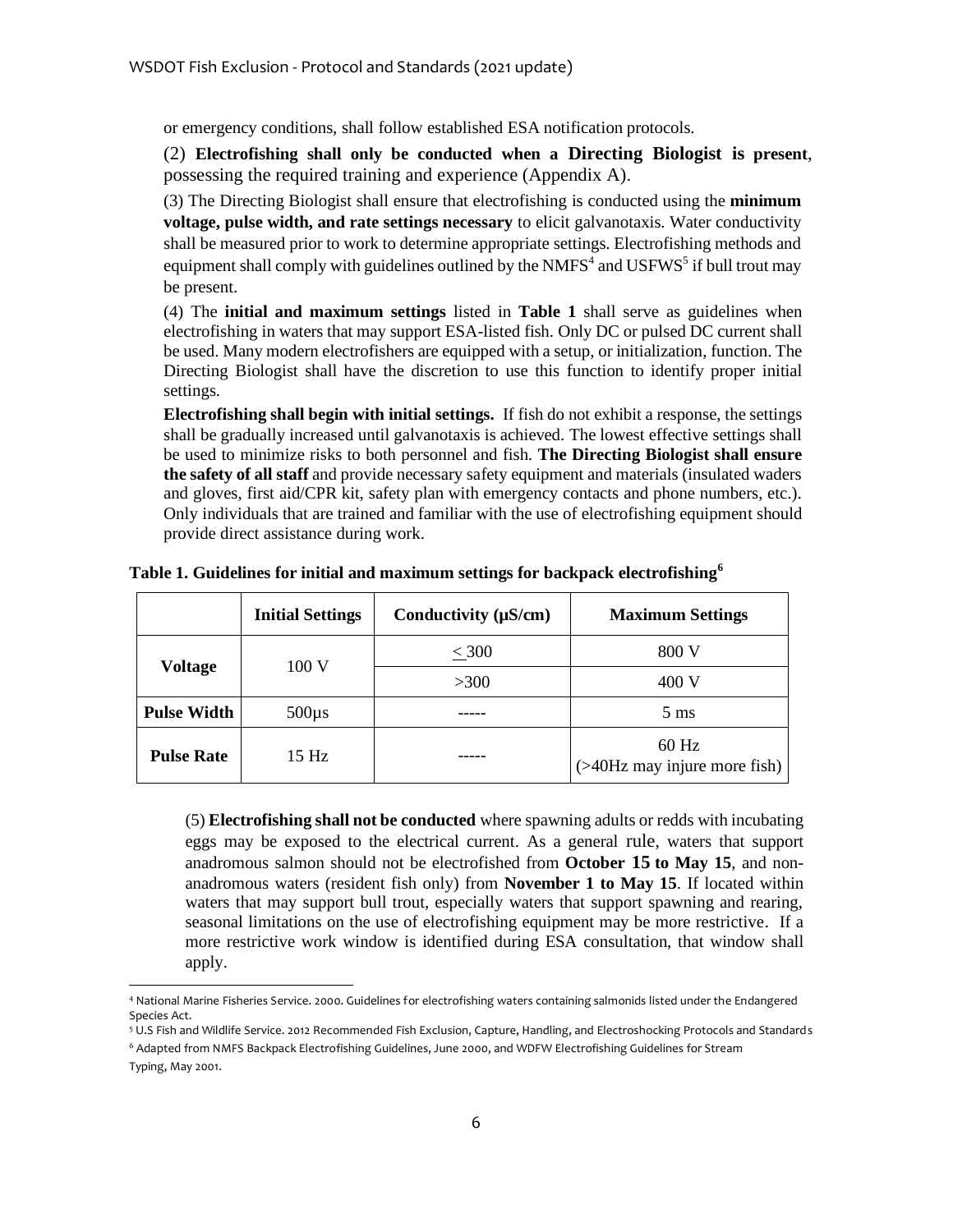(6) **An individual shall be stationed at the DBN** during electrofishing to recover stunned fish in the event they are flushed downstream and impinged against the net.

(7) The operator of the electrofisher shall use caution to **prevent fish from coming into direct contact with the anode**. Under most conditions, the zone of potential fish injury extends approximately 0.5 meter from the anode. Netting shall not be attached to the anode as this practice presents an increased risk of direct contact and injury. Extra care shall be taken near in-water structures or undercut banks, in shallow waters, or where fish densities are high. Under these conditions fish are more likely to come into close or direct contact with the anode and/or voltage gradients may be intensified. When electrofishing areas near cover, fish that avoid capture may be repeatedly exposed to the electrical current. Repeated or prolonged exposure to electrical current presents a higher risk of injury. As such, the electrofisher settings should be adjusted to accommodate changing conditions in the field.

(8) **Once galvanotaxis is observed**, the IWA shall be worked systematically. The number of passes shall be kept to a minimum, but, dependent upon the numbers of fish and site characteristics, shall be at the discretion of the Directing Biologist. Electrofishing shall not be conducted unless there are sufficient staff and materials on site. Fish shall be immediately removed from the electrical field to avoid repeat exposure. **Fish shall not be held in dip nets while electrofishing is in progress** (i.e., while continuing to capture additional fish). When flow velocity or turbulence is higher (e.g., within riffles), it may be difficult to see and net fish. In this scenario, fish may evade capture, resulting in repeated exposure, and/or may become impinged on the DBN. A "frame net," or small portable block net, approximately three feet in width, can be effective under these conditions when immediately downstream of the anode.

(9) **The condition of captured fish shall be carefully observed and documented**. Dark bands on the body and/or extended recovery times are signs of stress or injury. When such signs are noted, settings for the electrofishing unit may require adjustment. The Directing Biologist should also consider modifications to the way electrofishing is conducted. If adjustments do not lessen the frequency (or severity) of observed stress, the Directing Biologist shall have the authority to postpone work. Each captured fish shall be capable of remaining upright and actively swimming prior to release. If necessary the fish should be revived in aerated holding tanks.

(10) **Electrofishing shall not be conducted** when aquatic visibility is less than0.5 meter, water conductivity exceeds 350 μS/cm, or when water temperature exceeds 18°C  $(64 F)$  or is less than  $4^{\circ}$ C (39 F).

## **Fish Handling, Holding and Release**

(1) Fish moving shall be conducted such that **handling is minimized**.

(2) Fish shall **remain in water** during seining/netting, handling, and transfer for release.

(3) The Directing Biologist shall **document** fish species, number, condition at release, and release location. Fish tissue shall not be sampled, or fish anesthetized, unless allowed under the WSDOT Section 10 scientific collection permit.

(4) Individuals handling fish shall ensure that their **hands are clean** and free of substances potentially harmful to fish, including, but not limited to, sunscreen, lotion, and insect repellent.

(5) Water quality shall be maintained in buckets, coolers, or holding tanks that are used to hold and transfer captured fish. Clean water from the natal stream shall be used. Aerators shall be used, as necessary, to provide well-oxygenated water. Holding containers are to be **monitored frequently**, shaded where possible, and work adjusted appropriately, to minimize fish stress. If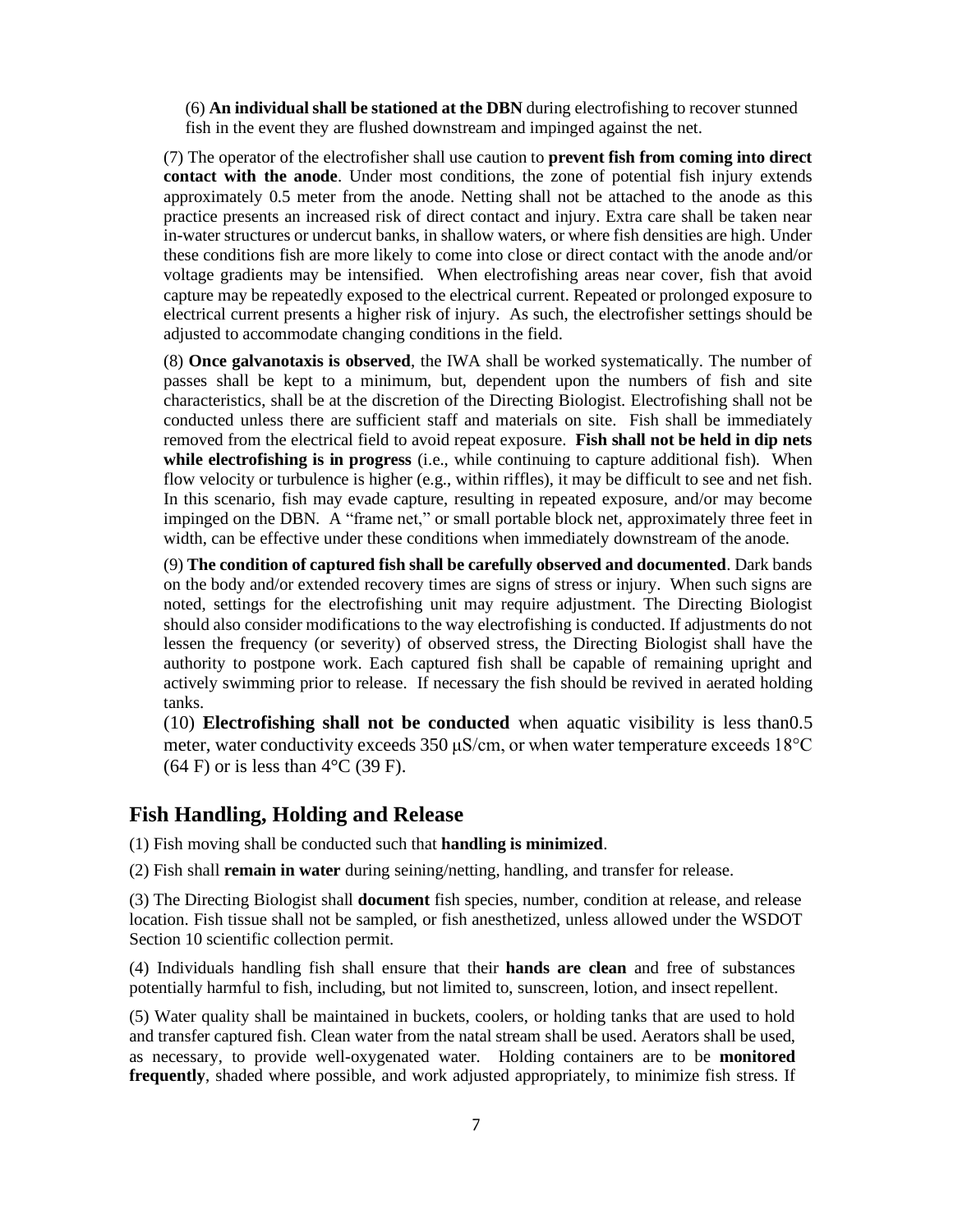fish are held for more than a few minutes prior to release, the Directing Biologist should consider using **dark-colored, lidded containers** only. Fish shall not be held in containers for more than 10 minutes, unless those containers are dark-colored, lidded, and fitted with a portable aerator.

(6) Captured fish shall be held in **low densities** to avoid overcrowding. Large fish shall be separated from smaller fish to **prevent predation**. Water-to-water fish transfer shall be implemented, whenever possible.

(7) **Release sites** shall be determined by the Directing Biologist in consideration of site characteristics (flow, temperature, available refuge and cover, etc.) as well as the class of fish captured (out-migrating smolt, kelt, pre-spawn migrating adult, etc.). More than one site may be selected to provide for varying needs and to separate prey-sized fish from larger fish.

(8) Any **ESA-listed fish incidentally killed** shall be preserved and delivered to the appropriate authority, upon request. Photos are recommended to facilitate later identification if the specimen is lost or deteriorates.

(9) If the limits on take of ESA-listed species are exceeded, or if **incidental take** is approaching and may exceed specified limits, the Directing Biologist shall postpone work and notify the federal agency (or agencies) with jurisdiction. If dewatering or flow diversion is incomplete and still inprogress, WSDOT shall take remedial actions directed at maintaining sufficient quantity and quality of flow to reduce the potential for fish stress and/or injury. If conditions contributing to fish stress and/or injury may worsen before the federal agency with jurisdiction can be contacted, WSDOT should attempt to safely move fish to a suitable location near the capture site.

# **Reintroduction of Flow and Fish to the IWA**

If fish moving involves placement of block nets, the Directing Biologist shall ensure that the nets remain in place until work is complete and conditions are suitable for the reintroduction of fish.

**Flow shall be gradually reintroduced** to the IWA to prevent channel bed or bank instability, excessive scour, or elevated turbidity and sedimentation. The Directing Biologist shall ensure that no fish are stranded during reintroduction of flow. If conditions causing, or contributing to, fish stress and/or injury are observed, WSDOT shall take remedial action, including, but not limited to, a more gradual reintroduction of flow.

Temporary structures and materials (block nets, posts and anchors, bypass flume or culvert, gravel bags, sheet pile or similar cofferdam, etc.) shall be removed at the completion of work. Block net removal is to be overseen by the Directing Biologist.

# **Documentation**

(1) Work area isolation and fish moving shall be documented in a logbook with the following information: project location, date, methods, personnel, water temperature, conductivity, visibility, electrofishing equipment settings, and other comments.

(2) All fish handled shall be documented: number of each species, condition at release, and location of release. Photograph individuals that are not confidently identified.

(3) If fish are observed in distress, a fish kill occurs, or water quality problems develop (including equipment leaks or spills), the Directing Biologist shall immediate notify WSDOT management, who in turn, shall notify the WDFW as required by the HPA. Notification shall consist of a phone call or voice mail message directed to the Area Habitat Biologist.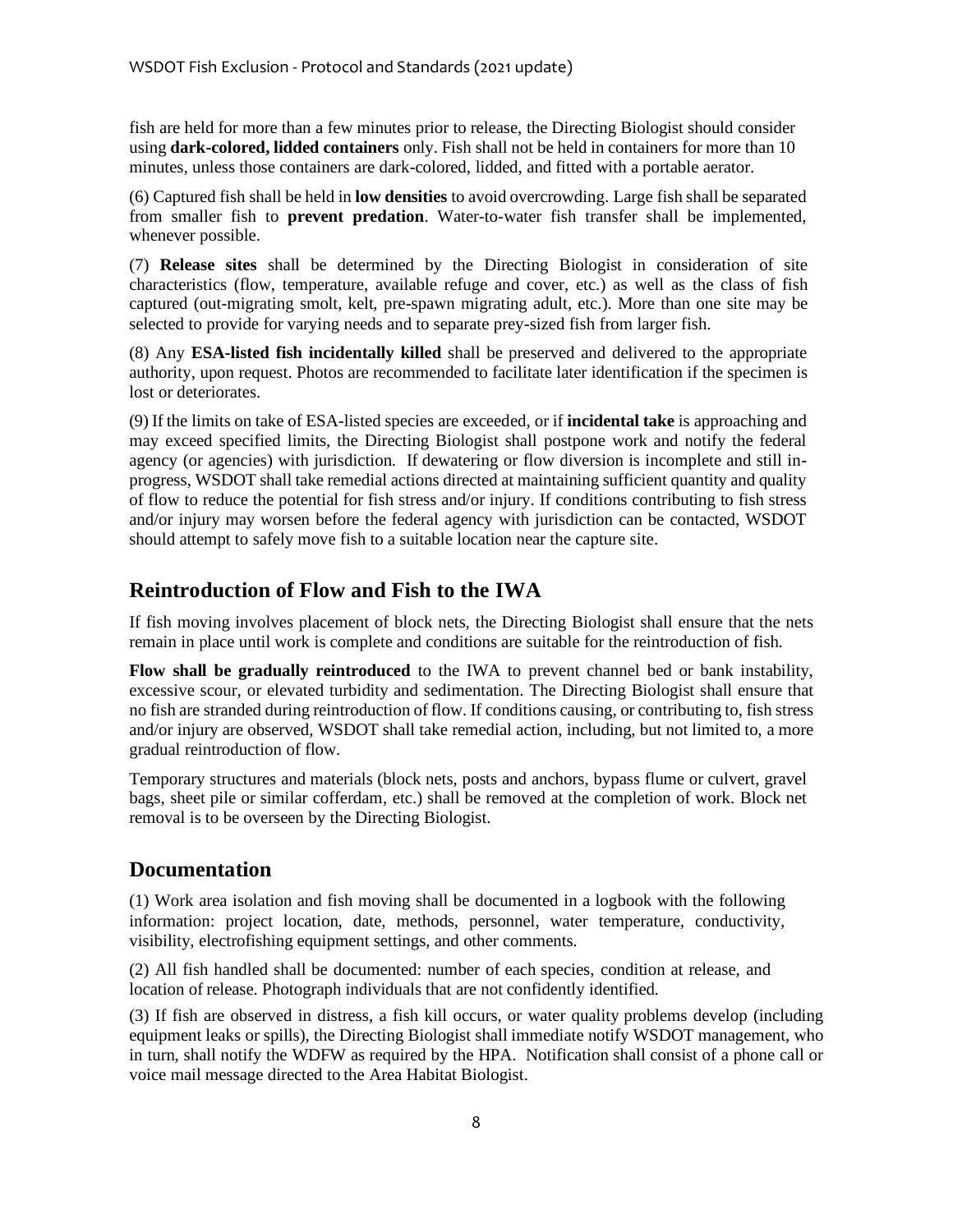(4) Any **ESA-listed species incidentally killed** shall be documented and the appropriate authority (USFWS and/or NMFS) notified within two working days. If the Directing Biologist is a consultant, he/she shall immediately notify WSDOT, who will, in turn, notify the Services.

**Initial notification** shall consist of a phone call or voice mail message, directed to the nearest USFWS Law Enforcement Office, the Washington Fish and Wildlife Office at (360) 753-9440, the NMFS Office of Law Enforcement at (800) 853-1964, and the Washington State Habitat Office at (360) 753-9530.

Any **dead specimens** shall be kept whole and preserved on ice or frozen until WSDOT receives a response and further directions from the appropriate authority. If WSDOT receives no response within five working days, the Directing Biologist shall have the discretion to dispose of specimens. Initial notification shall be followed by a second notification in writing. All notifications shall provide, at a minimum, the following: date, time, WSDOT point of contact (the Directing Biologist and/or supervisor), project name (with USFWS and/or NMFS tracking number, if available), precise location of incidentally killed, injured and/or unrecovered fish, number of specimens and species, cause of death or unrecoverable injury, and measures taken to address the cause of mortality. If the limit of authorized incidental take is exceeded, the written notification shall also include an explanation of the circumstances causing or contributing to take.

(5) The final condition of the IWA, including temporary bypass, shall be documented in qualitative terms, including any obvious signs of channel bed or bank instability resulting from work. WSDOT shall document any remedial actionstaken to correct channel instability as well asthe final condition of the IWA.

# **Safety**

Implementing the FEP must comply with WSDOT safety requirements. In certain circumstances, it may be appropriate to conduct work without an IWA (not move fish) to ensure safety. In-water work at night is generally not permissible. If the Directing Biologist determines that night work is required, it must be pre-approved by WSDOT management, including the safety officer, as well as regulatory agencies with jurisdiction.

# **Equipment Sanitation**

To minimize the risk of spreading invasive species, aquatic parasites, and/or disease, the Directing Biologist shall ensure that all equipment and materials are cleaned and dried per protocol<sup>7</sup> before using them at another aquatic area. It is recommended having two or more outfits for different locations on consecutive days. Once equipment is fully dried, it should remain dry for at least 48 hours before use. Felt-soled shoes are prohibited.

<sup>7</sup> Need citation here – WSDOT protocol?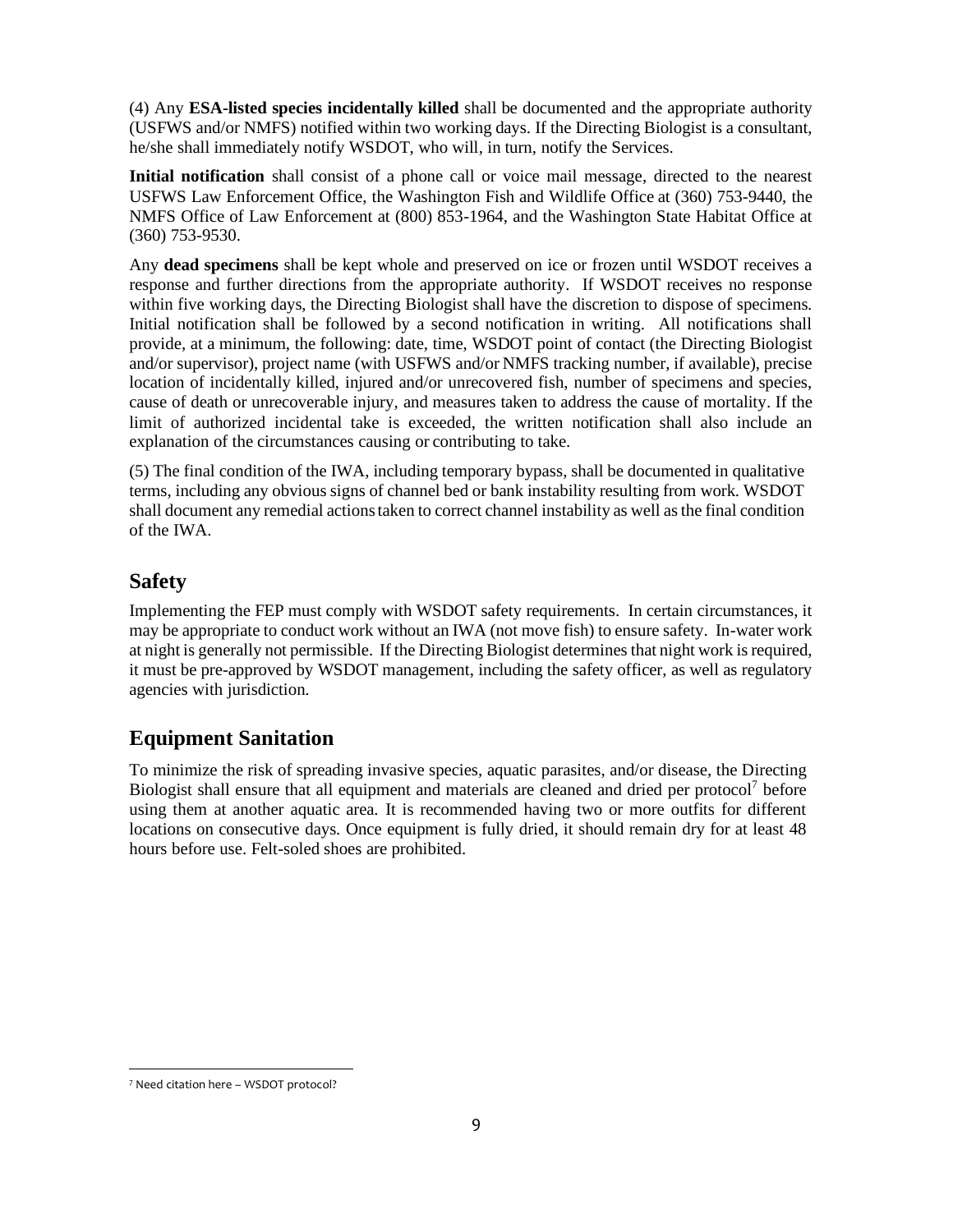### **APPENDIX A - TRAINING REQUIREMENTS**

### **Directing Biologist**

1. Completion of a two-day electrofishing class.

2. Training in fish ecology and identification.

3. 100 hours of electrofishing experience in the Pacific Northwest (PNW), at least 20 hours of which should have been in the last 5 years in the PNW.

4. Possession of a current CPR certification.

5. Possession of a current first aid certification.

6. Demonstrated understanding of aquatic invasive species and the appropriate decontamination methods.

7. Demonstrated ability to interpret contract plan sheets/specification, contactor schedule and plans prepared by the contractor.

8. Ability to move fish per the most current version of the "WSDOT Fish Exclusion Protocols and Standards"

9. Must develop and deliver on site field training that includes the following elements:

- (a) Safety plan.
- (b) Fish exclusion plan.

(c) Role and responsibility of each participant. Assisting staff may include WSDOT and consulting biologists, and non-biologists (contractors) assigned limited responsibilities. The directing biologist will provide constant supervision when assigning responsibilities to contractors.

(d) Fish identification and species expected.

- (e) Fish handling techniques.
- (f) Seine, net, and electrofisher techniques (and electrofisher settings).
- (g) Basic terminology (galvanotaxis, narcosis, and tetany).
- (h) How electrofishing attracts fish.
- (i) How to recognize signs of fish stress or injury.
- (j) Sorting fish by size.
- (k) Proper fish holding in buckets to ensure water quality and address predation
- (l) Hand cleanliness and gear sanitation protocol.
- (m) Review of common mistakes.
- (n) Discuss personal floatation devices, if required.

### **Trained Biologists**

People without a class or 100 hours – "trained" is a good classification for people that have worked under a directing bio and could operate an electrofisher under direct supervision (have to have 40 hours in USFWS protocol). In other words, people who have the experience but maybe not the time but will get the experience/time to qualify as a directing bio because they are under the direct supervision of the directing bio.